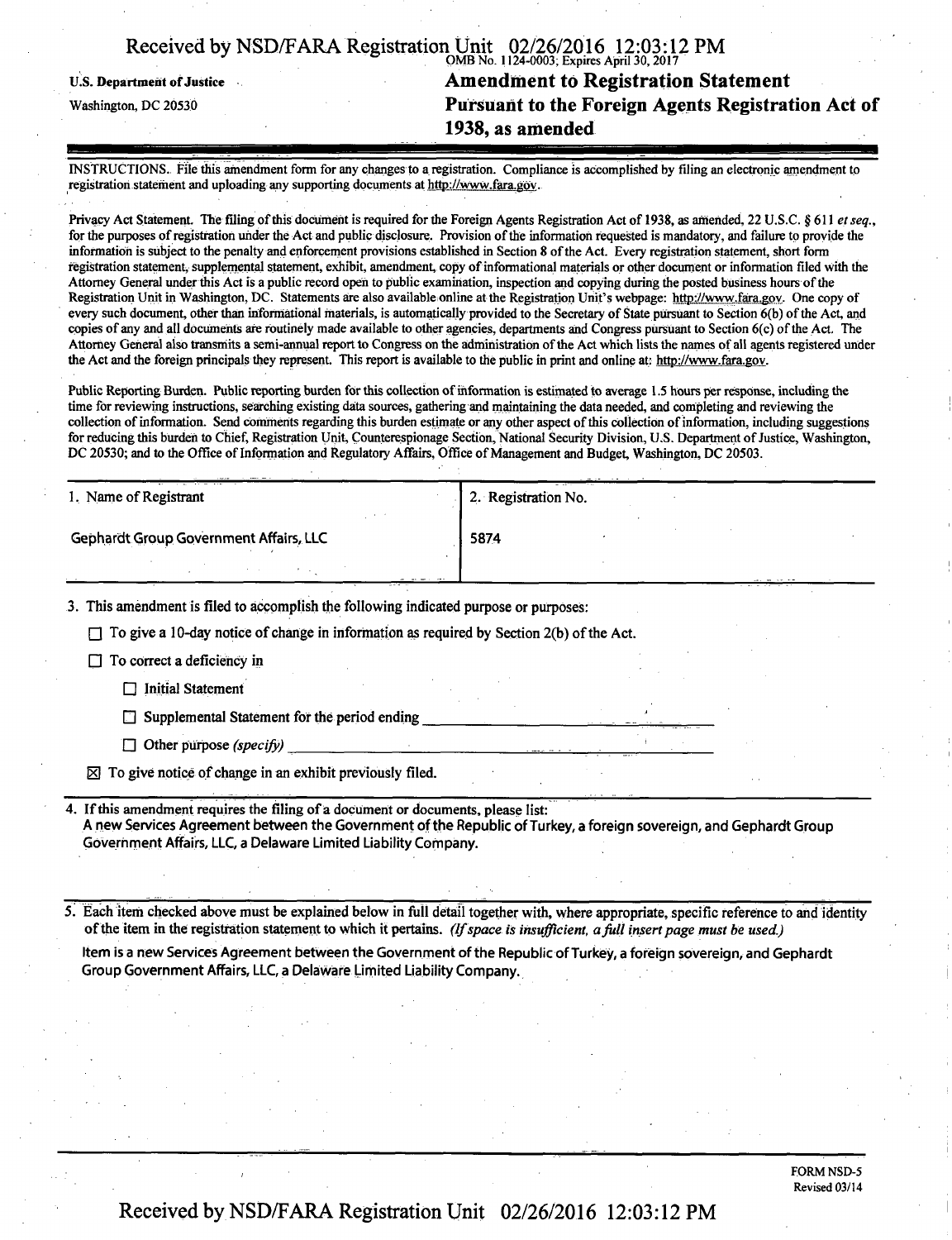### **EXECUTION**

**In accordance with 28 U.S.C, § 1746, the undersigned swear(s) or affirm(s) under penalty of perjury that he/she has (they have) read the information set forth in this registration statement and the attached exhibits and that he/she is (they are) familiar with the contents thereof and that such contents are in their entirety true and accurate to the best of his/her (their) knowledge and belief, except that the undersigned make(s) no representation as to the truth or accuracy of the information contained in the attached Short Form Registration Statements), if any, insofar as such information is not within his/her (their) personal knowledge.** 

|  | (Date of signature) |
|--|---------------------|
|  |                     |

(Print or type name under each signature or provide electronic signature<sup>1</sup>)

**February 26, 2016** *Contrast Contrast A. Gephardt A. Gephardt <b>esigned Contrast Contrast Contrast A. Gephardt* **esigned** 

**February 26, 2016** *COLOREY <b>EXISTENT COLOREY ASSESSMENT COLOREY <b><i>CSIGNER ASSESSMENT CSIGNER <b>CSIGNER* 

This statement shall be signed by the individual agent, if the registrant is an individual, or by a majority of those partners, officers, directors or persons performing similar functions, if the registrant is an organizat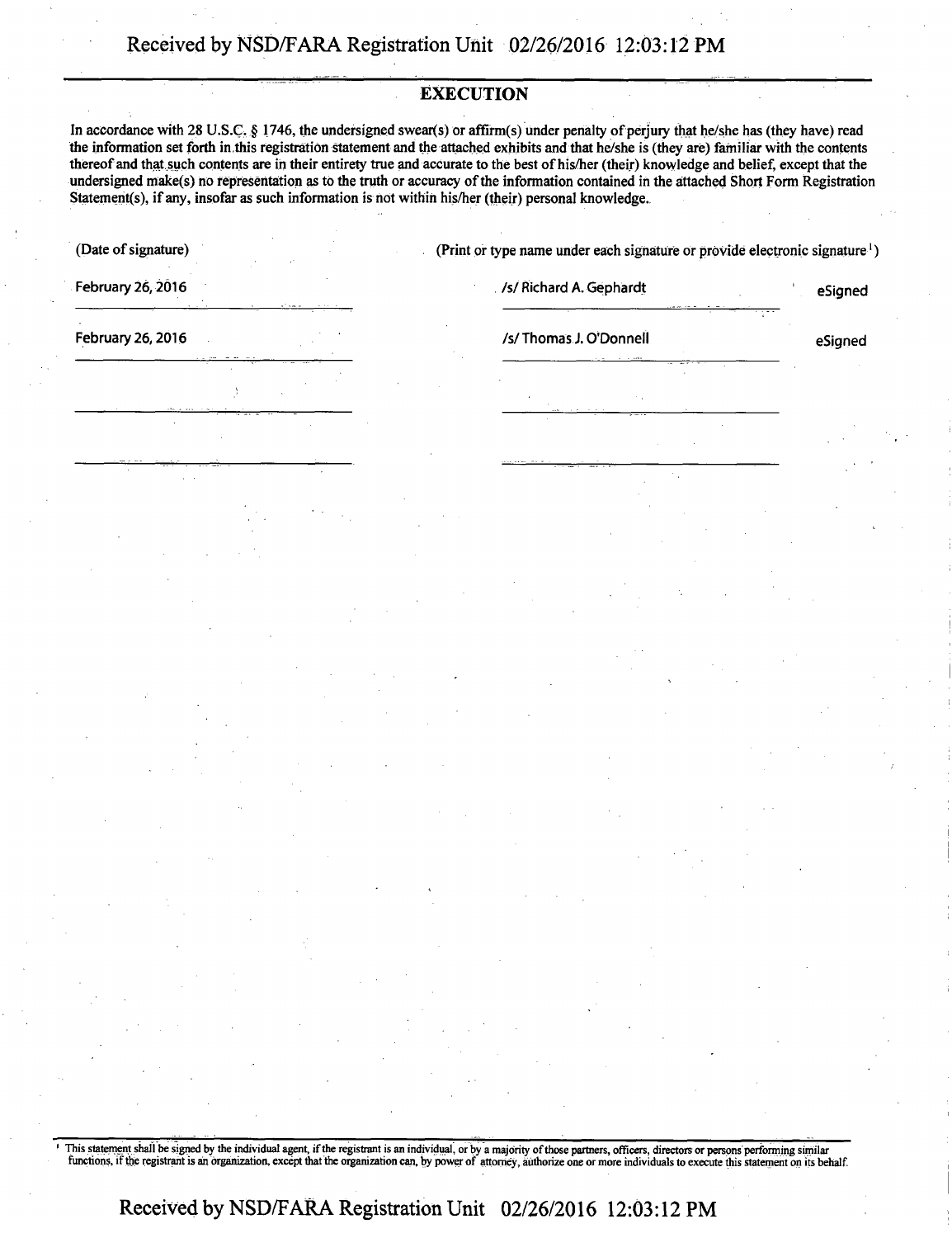Received by NSD/FARA Registration Unit 02/26/2016 12:03:12 PM



### SERVICES AGREEMENT'

THIS AGREEMENT is made between the Government of the Republic of Turkey ("Turkey"), a foreign sovereign, and the Gephardt Group Government Affairs LLC, a Delaware Limited Liability Company ("Gephardt Group").

1. Term: This Agreement shall be for eleven months, commencing 1 February 2016 and expiring 31 December 2016; Its terms may be renewed upon the explicit written assent of both parties.

2. Services: The Gephardt Group agrees to provide lobbying and government relations services to Turkey, which shall consist of those services ordinarily and customarily provided ih representing a foreign sovereign before the United States Congress and Executive Branch, These services shall include, but not be limited to:

- (a) Proposing and pursuing passage of legislation and other U.S. government action that promotes Turkey's interests and provides a positive image of Turks, Turkey and the United States-Turkey relationship,
- (b) Preserving and enlarging the Congressional Caucus on Turkey and Turkish Americans,
- (c) Educating members of Congress and the Administration on issues of importance to Turkey,
- (d) Promptly notifying Turkey of any action in Congress or the Executive Branch on issues of importance to Turkey,
- (e) Preparing brief analyses of developments in Congress and the Executive Branch oh particular issues of concern to Turkey,
- (f) Identifying official gatherings and social events to which Embassy personnel ought, in the Gephardt Group's opinion, attend, including to the extent possible, obtaining the necessary invitations,

(g), Identifying and/or arranging speaking engagements locally and nationally for Embassy personnel or their appointed or suggested proxies in fora that will improve Turkey's image and advance its causes on Capitol Hill. Such would be, if so directed by Turkey, coordinated with Turkey's existing public relations service provider[s], and

1101 K Street, NW • Suite 310 • Washington, DC 20005 • Office: (202) 403-2150 • Fax: (202) 403-2048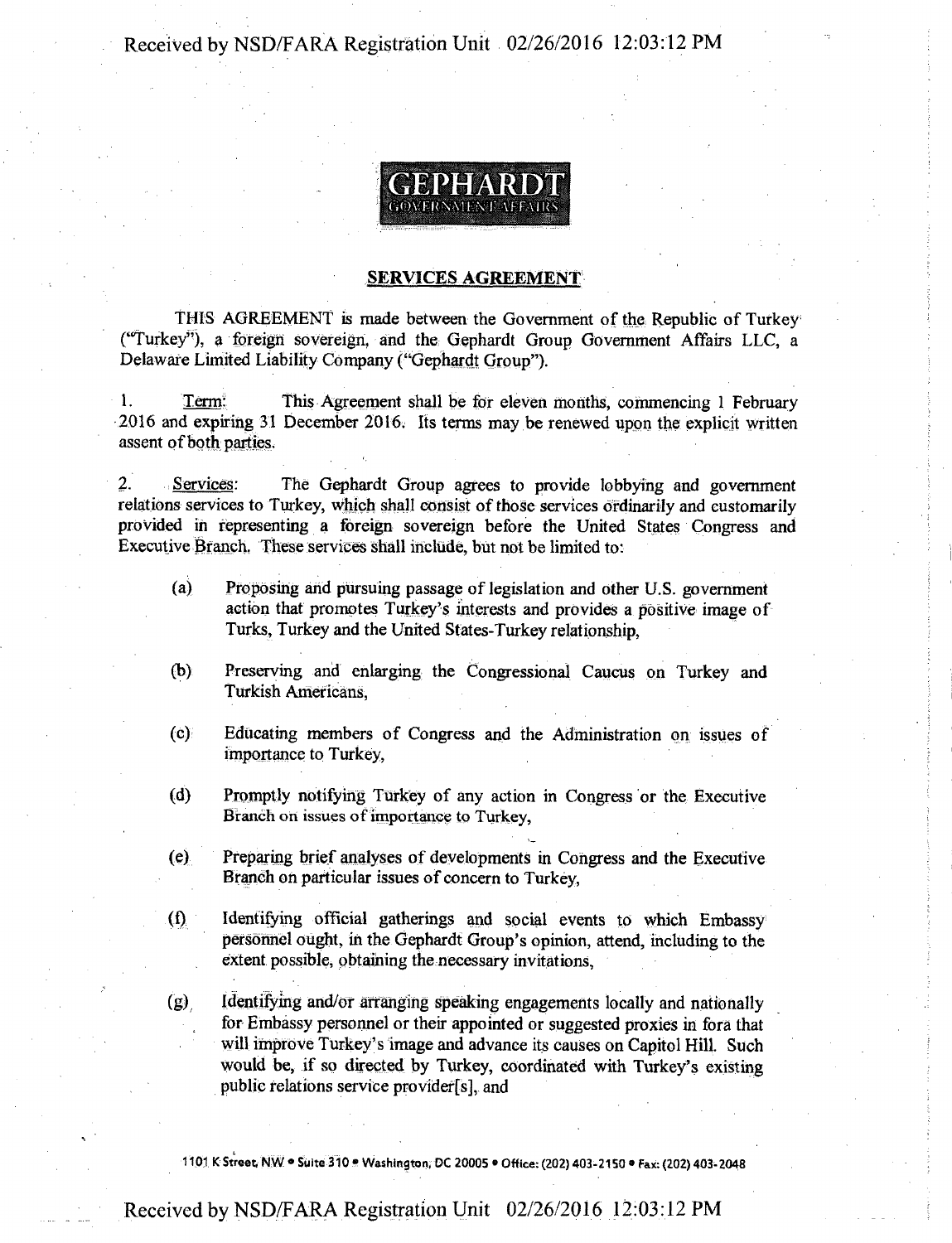(h) Maintaining and forging alliances with other interest groups whose goals are similar to or shared by Turkey.

#### $3\cdot$ Personnel and Other Service Providers:

- (a) Except as noted below, the Gephardt Group shall compose its own team to achieve the best possible results in providing the services described above. It will provide Turkey at the earliest possible date a list of personnel, including an indication of their areas of expertise and/or how they will be utilized. This list will be updated from time to time as required.
- (b) The Gephardt Group will retain the services of Capitol Counsel, LLC to serve as a subcontractor on this matter according to the following terms:
	- i. Term of Subcontract: The subcontract shall commence on 1 February 2016 and expire 31 December 2016, subject to subsequent renewal upon the mutual assent of the parties.
	- ii. Fees for Subcontractor: Capitol Counsel, LLC shall be paid a monthly fee of \$ 32,000.00 for the term. The fees of the subcontractor shall be borne by Turkey and provided for in the fees remitted to the Gephardt Group (clause 4 below). The Gephardt Group is responsible for disbursing the fees to Capitol Counsel LLC on a regular basis.
	- iii. It is understood that Capitol Counsel, LLC shall have the same obligations as the Gephardt Group in this Agreement and that the Gephardt Group and Capitol Counsel, LLC have pledged to work together amicably.
- (c) The Gephardt Group will retain the services of Brian Forni to serve as a subcontractor on this matter according to the following terms:
	- i. Term of Subcontract: The subcontract shall commence on I February 2016 and expire 31 December 2016, subject to subsequent renewal upon the mutual assent of the parties,
	- ii. Fees for Subcontractor: Brian Forni shall be paid a monthly fee of \$7,500.00 for the term. The fees of the subcontractor shall be borne by Turkey and provided for in the fees remitted to the Gephardt Group (clause 4 below). The Gephardt Group is responsible for disbursing the fees to Brian Forni on a regular basis.
	- iii. It is understood that Brian Forni shall have the same obligations as the Gephardt Group in this Agreement and that the Gephardt Group and Brian Forni have pledged to work together amicably;

 $\overline{2}$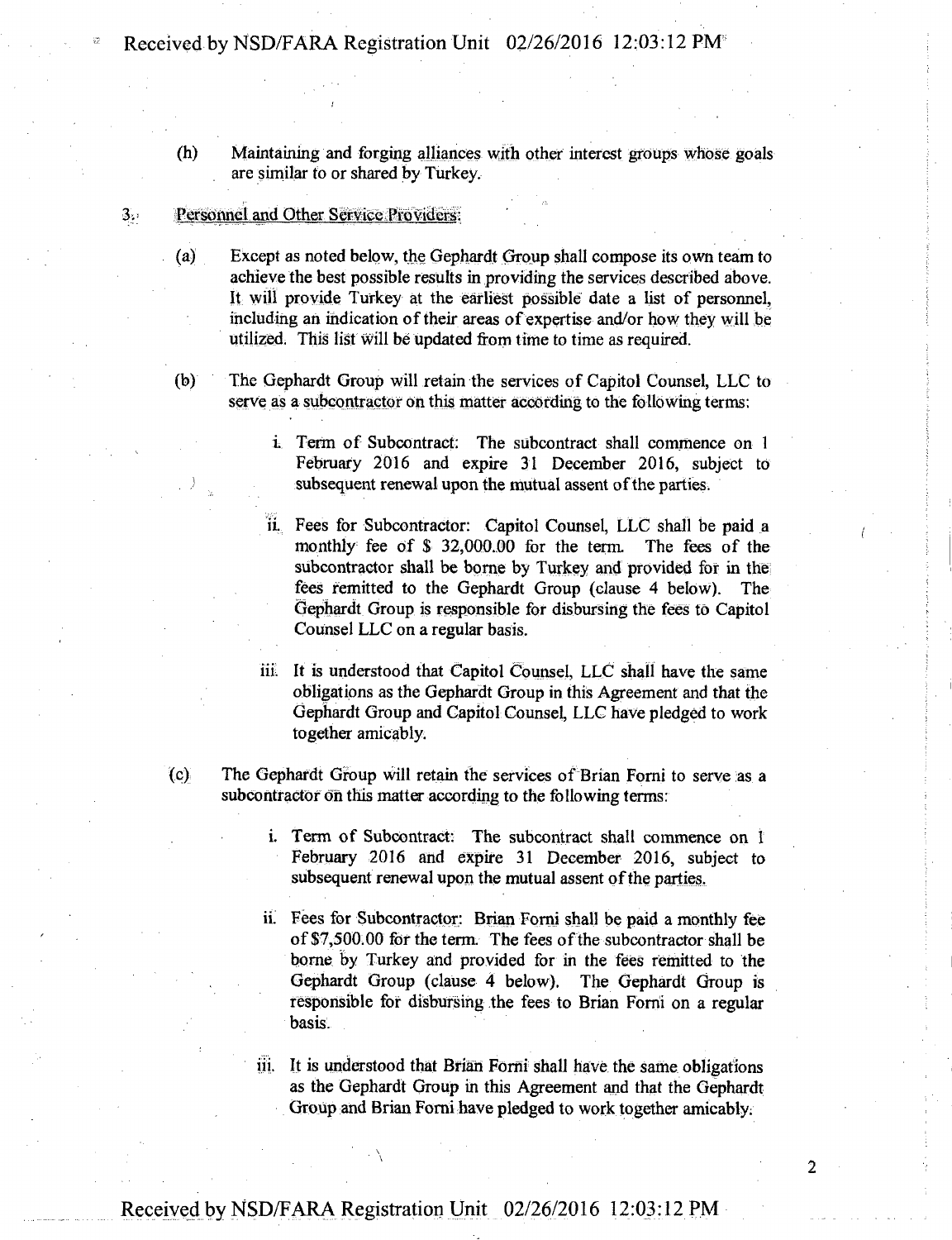Received by NSD/FARA Registration Unit 02/26/2016 12:03:12 PM

(d) The Gephardt Group will retain the services of Lydia Borland to serve as a subcontractor on this matter according to the following terms:

> i. Term of Subcontract: The subcontract shall commence on 1 February 2016 and expire 31 December 2016, subject to subsequent renewal upon the mutual assent of the parties.

ii. Fees for Subcontractor: Lydia Borland shall be paid a monthly fee of \$15,000.00 for the term. The fees of the subcontractor shall be borne by Turkey and provided for in the fees remitted to the Gephardt Group (clause 4 below). The Gephardt Group is responsible for disbursing the fees to Lydia Borland on a regular basis.

iii. It is understood that Lydia Borland , shall have the same obligations as the Gephardt Group in this Agreement and that the Gephardt Group and Lydia Borland have pledged to work together amicably.

(e) The Gephardt Group will retain the services of Greenberg Traurig, LLP to serve as a subcontractor on this matter according to the following terms:

- i. Term of Subcontract: The subcontract shall commence on 1 February 2016 and expire 31 December 2016, subject to subsequent renewal upon the mutual assent of the parties.
- ii. Fees for Subcontractor: Greenberg Traurig, LLP shall be paid a monthly fee of \$40,000.00 for the term. The fees of the subcontractor shall be borne by Turkey and provided for in the fees remitted to the Gephardt Group (clause 4 below). The Gephardt Group is responsible for disbursing the fees to Greenberg Traurig, LLP on a regular basis.

iii, It is understood that Greenberg Traurig, LLP shall have the same obligations as the Gephardt Group in this Agreement and that the Gephardt Group and Greenberg Traurig, LLP have pledged to work together amicably.

(f) The Gephardt Group may retain the services of additional subcontractors and consultants as deemed necessary to assist the firm, in such a way as not to bring additional financial burden on Turkey. Such additional subcontractors and consultants may be retained and terminated at the Gephardt Group's discretion. The Gephardt Group shall be solely responsible for compensating any such additional subcontractors and consultants.

3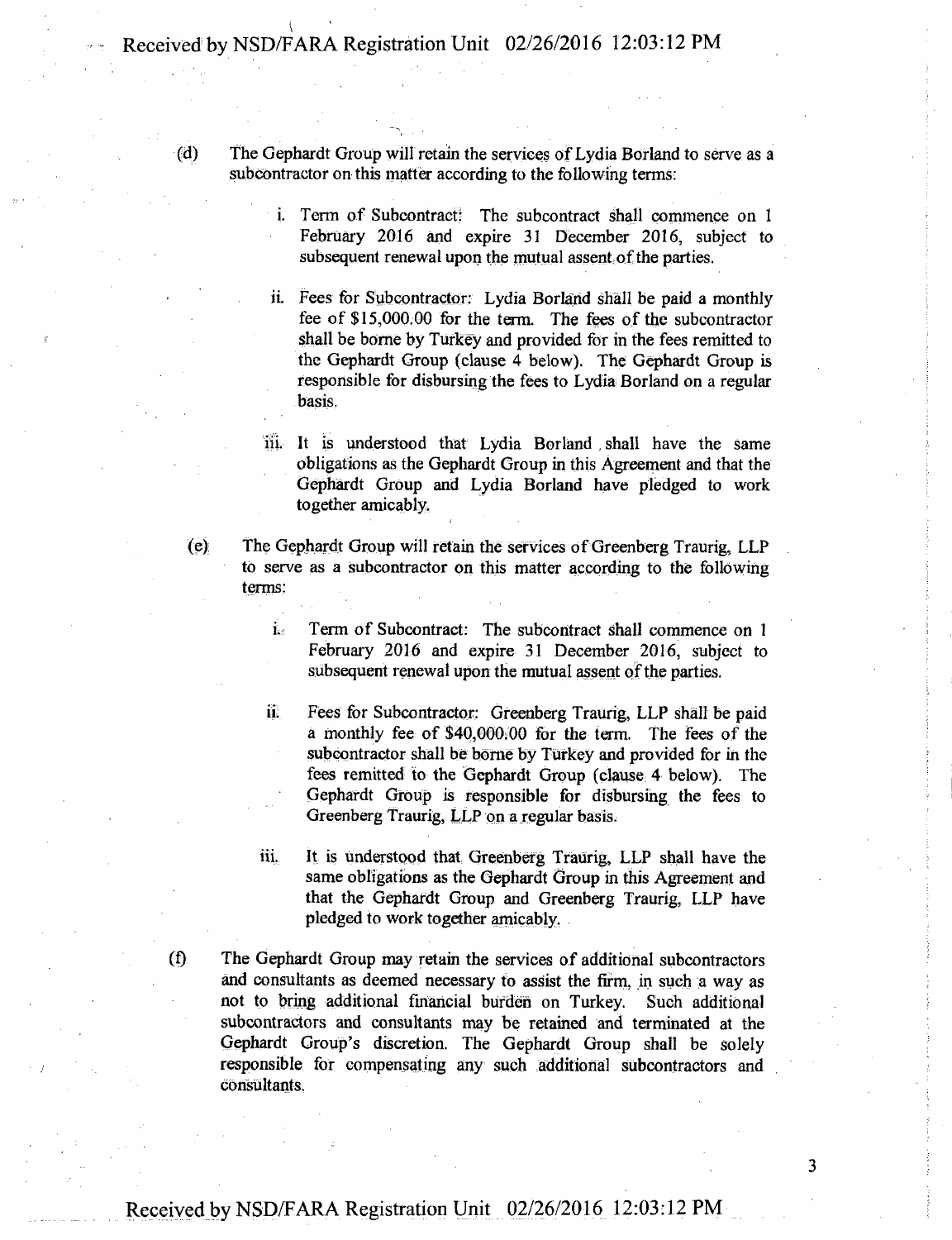- (g) Should for any reason Turkey request that the Gephardt Group discontinue the services of any subcontractor named in this Agreement, the Gephardt Group shall immediately terminate the relevant subcontract, applying the same terms described in Item 6 below.
- (h) The Gephardt Group agrees to share information and work amicably with Turkey's other service providers as identified by the Turkish Embassy.

4. Fees: Turkey agrees to pay the Gephardt Group a total of \$1,700,000.00 in US dollars for the services described in this Agreement to be performed by the Gephardt Group, the subcontractors listed above, and any additional subcontractors that it may retain. The payments to the Gephardt Group shall be made in the following installments: \$425,000 no later than 31, March 2016; \$425,000 no later than 30 June  $2016$ ; \$425,000 no later than 30 September 2016; and \$425,000 no later than 31 December 2016. Prior to these payments, the Gephardt Group shall submit a written report to Turkey about its work during the preceding period as described in Section (7) below.

5. Additional Costs and Expenses: Should the Gephardt Group incur extraordinary costs and expenses on Turkey's behalf that are not otherwise contemplated in the fees described above, Turkey shall reimburse these costs provided that Turkey gives explicit advance approval;

### 6. Termination:

- (a) This Agreement shall terminate upon its natural expiration if riot renewed.
- (b) Either party may terminate this Agreement at any time prior to its natural expiration subject to fourteen (14) days advance written notice. In this event, Turkey shall pay Gephardt Group its pro-rata share of earned fees apportioned on a daily basis through the end of the notice period.
- (c) Should this Agreement terminate prior to its natural expiration, any fees paid to the Gephardt Group by Turkey that exceed the pro-rata share of earned fees apportioned on a daily basis up to the date of termination shall be refunded by the Gephardt Group to Turkey.

7. Monthly Reporting and Quarterly Performance Assessment: The Gephardt Group shall provide monthly a written report to Turkey succinctly describing its work on Turkey's behalf. Such reports need not include calculations of the time spent by the individual members of the Gephardt Group team. Further, every three months, or as often as Turkey may desire, the Gephardt Group shall present to Turkey a written assessment of its performance during the preceding period. If, upon reviewing the assessment, Turkey is not satisfied with the Gephardt Group's performance, Turkey may, at its sole discretion, terminate this Agreement according to the terms stated herein.

8. Privileged Information: The Gephardt Group will use all permissible efforts to protect privileged communications or other confidential information developed by it or

 $\boldsymbol{A}$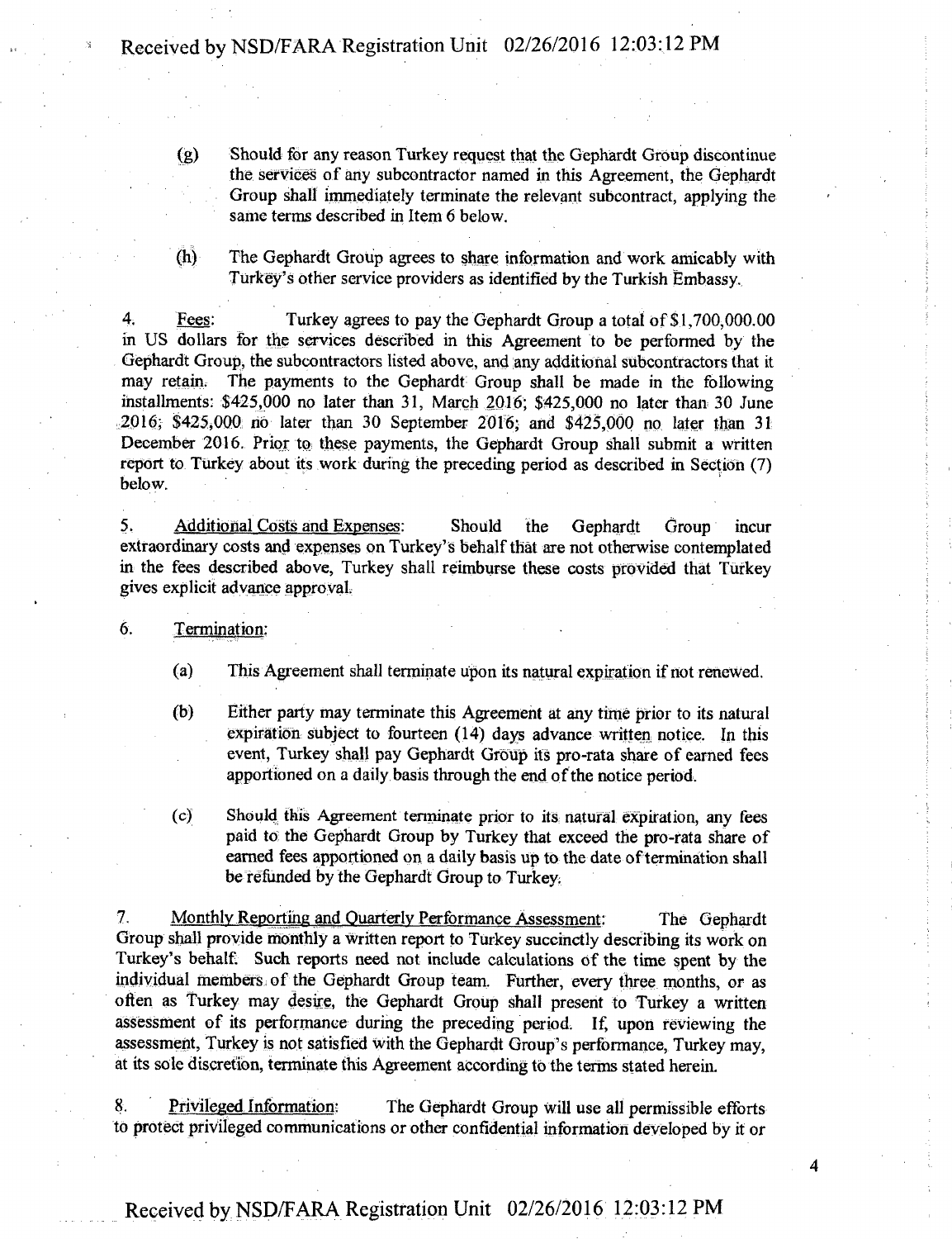provided to it by Turkey during the term of this Agreement. This obligation shall survive the termination of this Agreement and any renewals for a period of hot less than two years. Upon the termination of this Agreement and any renewals Turkey may request from the Gephardt Group the return of any documents or other information provided by Turkey.

9. Registration and Disclosure: The Gephardt Group and any subcontractors it may employ shall separately and individually comply With any and all restrictions and requirements, including filing and other disclosure, of the Foreign Agents Registration Act, the Lobbying Disclosure Act, the Ethics Reform Act of 1989, the Foreign Corrupt Practices Act, the Honest Leadership and Open Govemment Act, and other applicable laws and regulations of the United States and the District of Columbia.

11. Conflicts: Turkey acknowledges Gephardt Group's breadth of practice, which give rise to the potential that it may represent clients in unrelated matters whose interests are contrary to Turkey's. Nonetheless, even the appearance of a conflict could render unproductive the relationship contemplated by this Agreement. Therefore, the Gephardt Group shall endeavor not only to avoid actual conflicts, but the appearance of conflicts as well. To that end, the Gephardt Group shall comply with all applicable provisions of the District of Columbia Bar Code of Professional Conduct. It shall also immediately assess whether it represents any clients whose interests are contrary to Turkey. If so, then it shall inform Turkey and then Turkey and the Gephardt Group shall work together to determine whether and how to resolve any apparent or actual conflict. Only on a caseby-case basis will Turkey acknowledge that a concurrent representation in an unrelated matter is appropriate. In order to assist in the process of identifying potential conflicts, the Gephardt Group shall consult with the Turkish Embassy's legal counsel in identifying those issues, which, if addressed in other client matters, may present a conflict.

12. Choice of Law: This Agreement shall be governed by, and construed in accordance with, the laws of the Republic of Turkey. The Turkish Republic courts located in Ankara, Turkey shall be the venue for resolving any dispute related to the interpretation and application of this Agreement that cannot Otherwise be settled amicably by the parties.

13. Power to Bind: Absent the express written consent of Turkey, neither the Gephardt Group nor its consultants and subcontractors have authority to bind Turkey in any manner whatsoever.

5